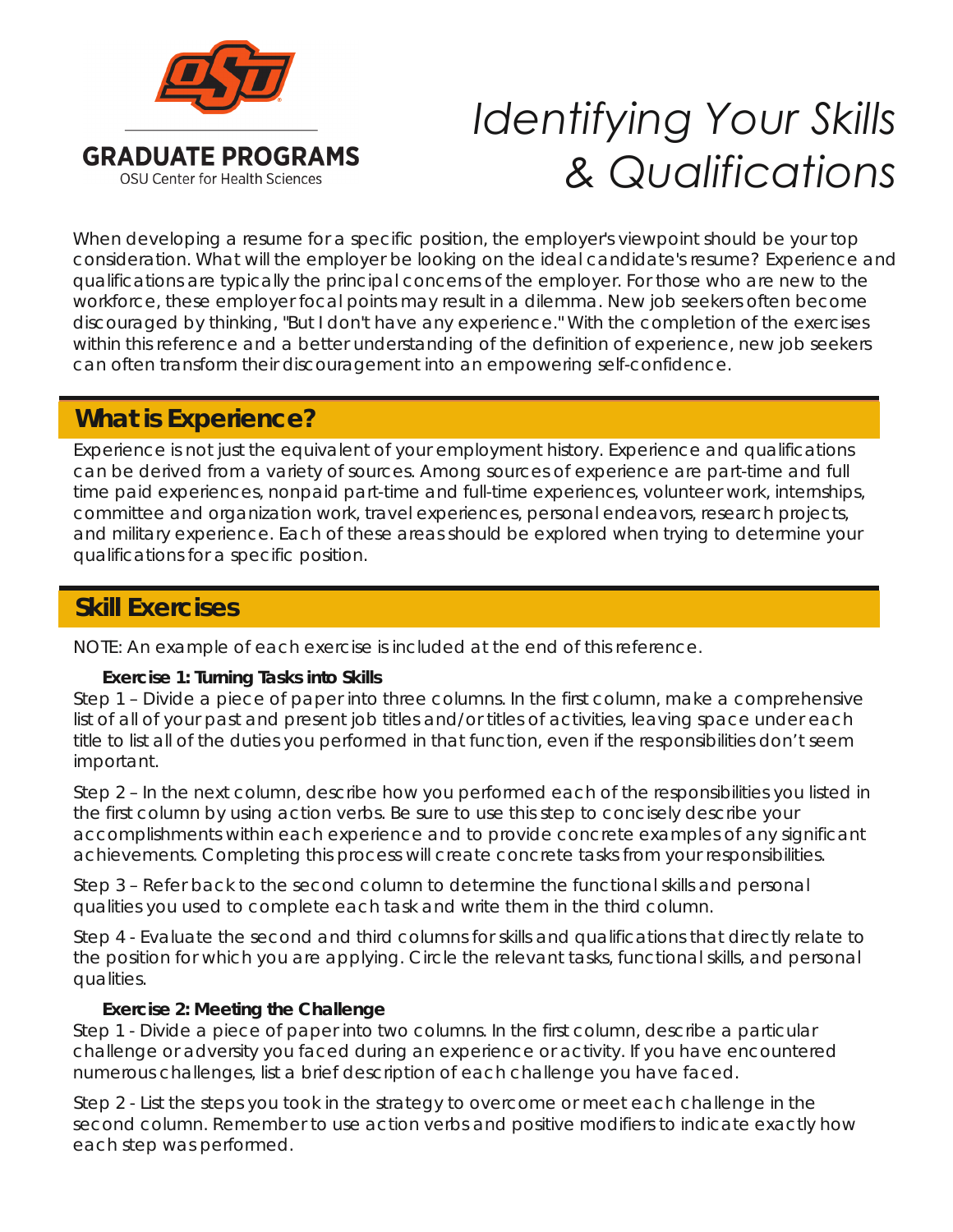Step 3 - Circle the skills within the second column of your list that relate to the qualifications for your desired position.

#### **Exercise 3: Accentuating the Positives**

Step 1 - Imagine an inefficient or undesirable worker in the position for which you are applying. On a piece of paper divided into four columns, list the traits that generate this imaginary worker's inefficiency in the first column.

Step 2 - In a column adjacent to your list of negatives, accentuate the positives by listing the opposites to the imaginary worker's ineffective qualities.

Step 3 - In a third column, list efficient or desirable outcomes for this position that support the positive qualities in column 2. Be sure to use action verbs and positive modifiers in describing the abilities.

Step 4 - Search through descriptions of your past experiences and activities and identify where any of the abilities listed in column 3 may be found. List the titles of the related experiences in the fourth column.

### **Tips for Including Skills on Your Resume Tips For Including Skills on Your Resume**

- Stress results. Make achievements tangible by indicating specifics and using numbers.
- Keep descriptions simple and relevant. Do not include any descriptions that are not pertinent to the position desired.
- Do not list skills or personal qualities that cannot be demonstrated.
- Use strong action verbs and positive modifiers to describe your experiences, skills, and qualifications.

# **Example of Skill Exercise**

### **Example 1: Turning Tasks Into Skills**

| Step 1                                                                                                                                                                                                                              | Step <sub>2</sub>                                                                                                                                                                                                                                                                                                                | Step 3                                                                                                                                                                             |
|-------------------------------------------------------------------------------------------------------------------------------------------------------------------------------------------------------------------------------------|----------------------------------------------------------------------------------------------------------------------------------------------------------------------------------------------------------------------------------------------------------------------------------------------------------------------------------|------------------------------------------------------------------------------------------------------------------------------------------------------------------------------------|
| Rush Chairman, Illa Geta<br>Joba Was responsible for<br>recruiting new pledges.<br>Didn't use the same old<br>recruitment procedures.<br>Got the members to<br>work a lot harder and<br>help out more during<br>rush. The number of | Restructured recruiting process<br>$\bullet$<br>used by fraternity<br>Coordinated events to promote<br>$\bullet$<br>fraternity to potential members v<br>Motivated membership to actively<br>$\bullet$<br>participate in recruiting activities. v<br>Managed involvement of members<br>$\bullet$<br>in recruitment activities, y | Initiative<br>$\bullet$<br>Organizational<br>skills<br>Creativity<br>$\bullet$<br>Persuading others<br>Teamwork use<br>$\bullet$<br>Supervising others<br>$\bullet$<br>Speaking in |
| pledges recruited was<br>higher than last year.                                                                                                                                                                                     | Increased the size of pledge class<br>$\bullet$<br>by 35% over previous year                                                                                                                                                                                                                                                     | public                                                                                                                                                                             |